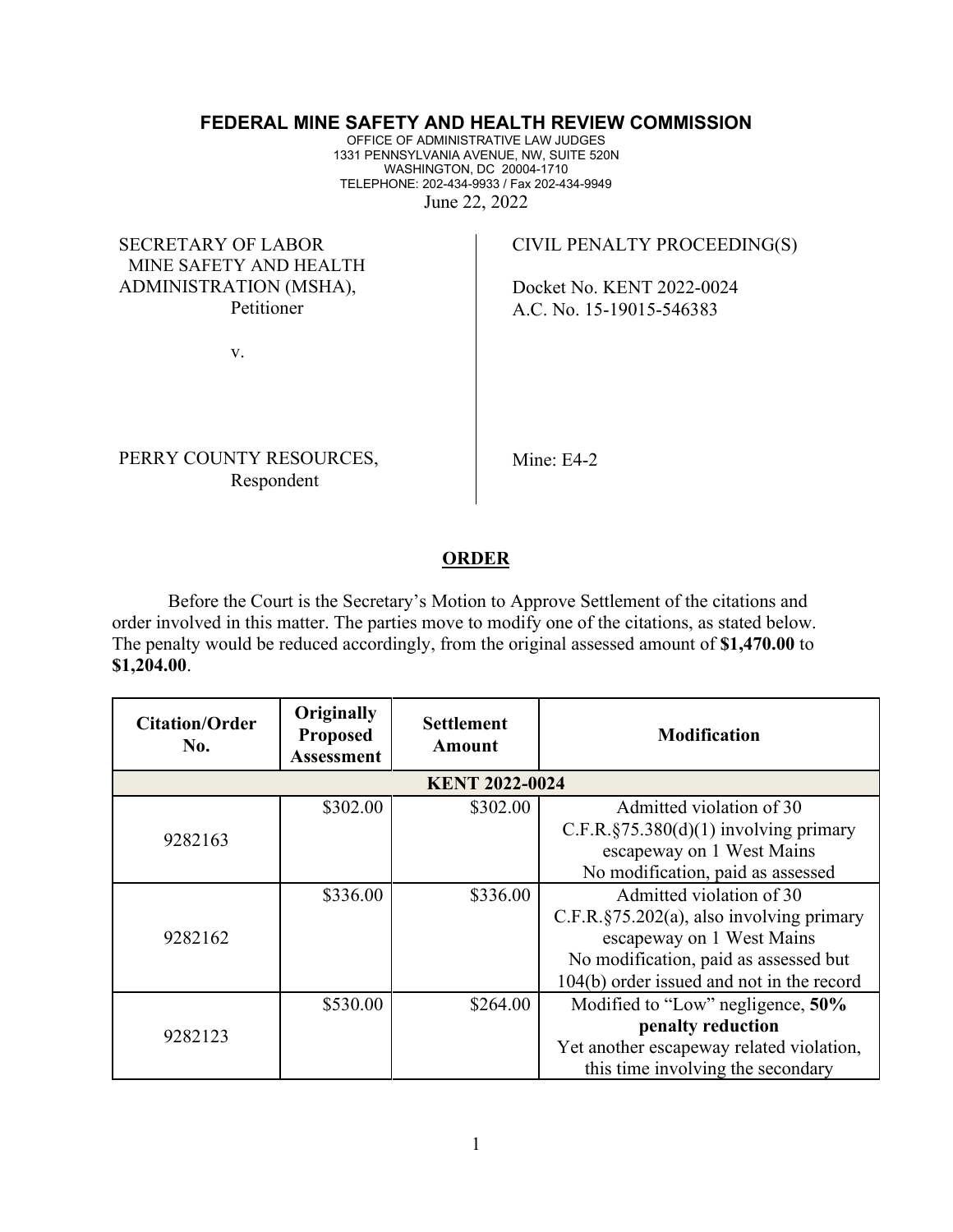|         |            |            | $escapeway$ – directional lifeline not<br>maintained                                              |
|---------|------------|------------|---------------------------------------------------------------------------------------------------|
| 9282125 | \$302.00   | \$302.00   | Admitted violation of 30 C.F.R. §75.1722<br>moving machine part tailpiece guard not<br>maintained |
|         |            |            | No modification, paid as assessed                                                                 |
| Total   | \$1,470.00 | \$1,204.00 | 18% Total Penalty Reduction                                                                       |

The Court reviewed the Motion and the draft Order submitted by the Secretary. Upon doing so, a problem was revealed. The record for this docket is not complete because the official record for Citation No. 9282162 is missing the documents regarding a section 104(b) order issued in connection with that citation. The Secretary may not elect to hide official documents in connection with Mine Act enforcement actions from public view.

Before addressing the missing section 104(b) order, it is necessary to step back and examine the underlying section 104(a) citation. Citing a violation of 30 C.F.R. §75.202(a), that standard, titled "Protection from falls of roof, face and ribs," requires that "[t]he roof, face and ribs of areas where persons work or travel shall be supported or otherwise controlled to protect persons from hazards related to falls of the roof, face or ribs and coal or rock bursts." 30 C.F.R.  $§75.202(a).$ 

The MSHA inspector issued the Citation, No. 9282162, on October 25, 2021, and informed under the condition or practice section that "[t]he roof bolt plates are missing, due to rusting, on several roof bolts along the primary escapeway entry on the 1 West Mains. The missing plates extend from crosscut #5 to crosscut #22 in various locations. This condition exposes miners to hazards of roof fall dangers. **Draw rock has fallen into the roadway in these locations. The weekly examiner travels this area one time a week**." (emphasis added).

In his evaluation, the Inspector marked the injury as reasonably likely to occur, resulting in lost workdays or restricted duty. Accordingly, he listed the violation as "significant and substantial." The negligence was marked as "moderate." Though originally the inspector marked the termination of the violation to be due the next day, October  $26<sup>th</sup>$ , thereafter the operator requested additional time to abate the violation for "spot bolt[ing] the roof in the cited location," with the delay needed to "get<sup>[]</sup> the bolt machine to the area." The inspector granted the additional time, with the new termination date of October 29, 2021 by 3 p.m.

The record does not reveal whether the extended termination date was met, though one may presume it was not, because Exhibit A for this docket reveals that a section 104(b) order was issued. It is that information which is missing from the record and about which the Secretary has refused to supply it. The Court requested that the Secretary supply the missing documents related to the section 104(b) order. The Secretary's non-attorney representative, a conference and litigation representative, ("CLR"), Gary W. Oliver, refused to supply the missing documentation. In an email, Mr. Oliver stated "[t]he (b) order requested is not related to the single violation modified in this settlement, Citation No. 9282123. The underlying violation to the (b) order, Citation No. 9282162 has been affirmed and as reflected to the Exhibit A, the good faith abatement discount was not given. Therefore there is no compromise of penalty for Citation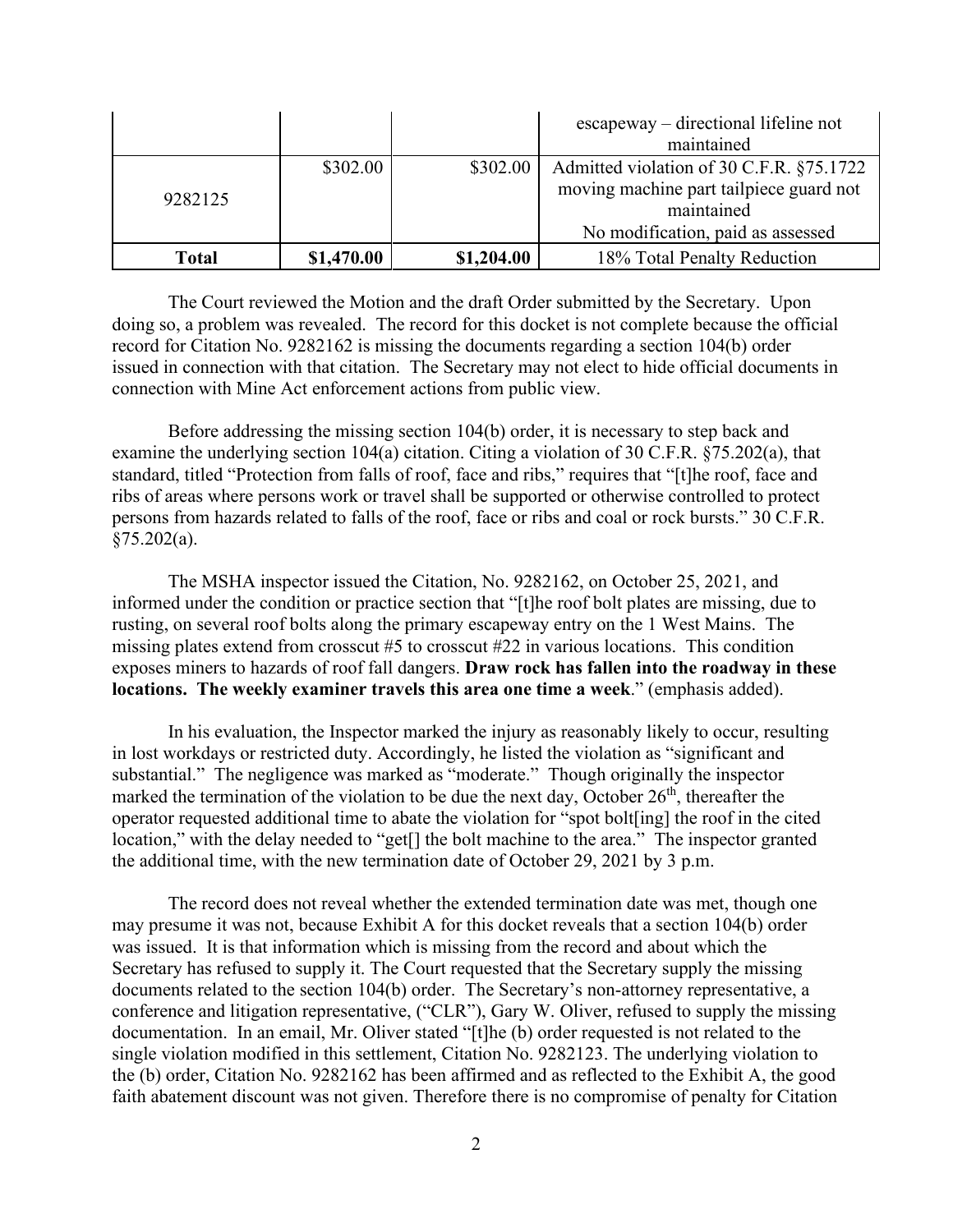No. 9282162 requiring the court's approval pursuant to Section 110(k). The Secretary requests an order approving or denying the motion to approve settlement as filed." E-mail from Gary W. Oliver, CLR, MSHA (May 31, 2022).

The Court responded that it did not see the matter as the CLR did, informing that "each citation/order, being part of the docket, is within [the Court's] authority to conduct an informed review. [The Court added] that it doesn't speak well of MSHA to hide information under cover of a settlement. As [the Court] told [the CLR] in an earlier email today, the order is part of the public record. It should have been in the official record, yet it is not there. If [the CLR] do[es] not want the order to see the light of day, [the Court] think[s] that is an unwise course of action as the representative charged with protecting the safety and health of miners. As former Supreme Court Justice Louis Brandeis stated: 'sunlight is said to be the best of disinfectants.' If you refuse to comply, [the Court] will have no choice but to file a FOIA request and in [the Court's] ruling on the motion to approve settlement [it would have] to take note of the agency's unwillingness to provide public record information for this admitted violation." June 14, 2022 email from the Court to the parties.

Thereafter, on June 13, Emily Toler Scott, an attorney for the Secretary, entered her appearance. $<sup>1</sup>$  $<sup>1</sup>$  $<sup>1</sup>$ </sup>

## **DISCUSSION**

The Court does not believe that the fact a violation is paid in full, with no modifications made to the issuing inspector's evaluation, is the end of the matter. The principle behind this view is very basic, in carrying out its review responsibilities under 30 U.S.C. §820(k), the Court is obligated to be fully informed about the circumstances surrounding the issuance of a citation or an order. Citation No. 9282162 is part of this docket, but the documentary record concerning this admitted violation is incomplete. This is because a section 104(b) order was issued by the inspector in connection with that Citation, No. 9282162. The Secretary may not decide to selectively secrete such information from the Court, the public and especially from the miners it is charged to protect. From this Court's perspective, such a stance is inimical to the spirit of the Mine Act.

A Section 104(b) order is an important feature of the Mine Act. Section 104(b) of the Mine Act states:

If, upon any follow-up inspection of a coal or other mine, an authorized representative of the Secretary finds (1) that a violation described in a citation issued pursuant to subsection (a) has not been totally abated within the period of time as originally fixed therein … and (2) that the period of time for abatement should not be further extended, he shall determine the extent of the area affected by

<span id="page-2-0"></span><sup>&</sup>lt;sup>1</sup> On behalf of the Secretary, on June 13, 2022, Attorney Toler Scott filed a Supplemental Motion to Approve Settlement or Motion to Certify for Interlocutory Review. That motion will be addressed in a separate order.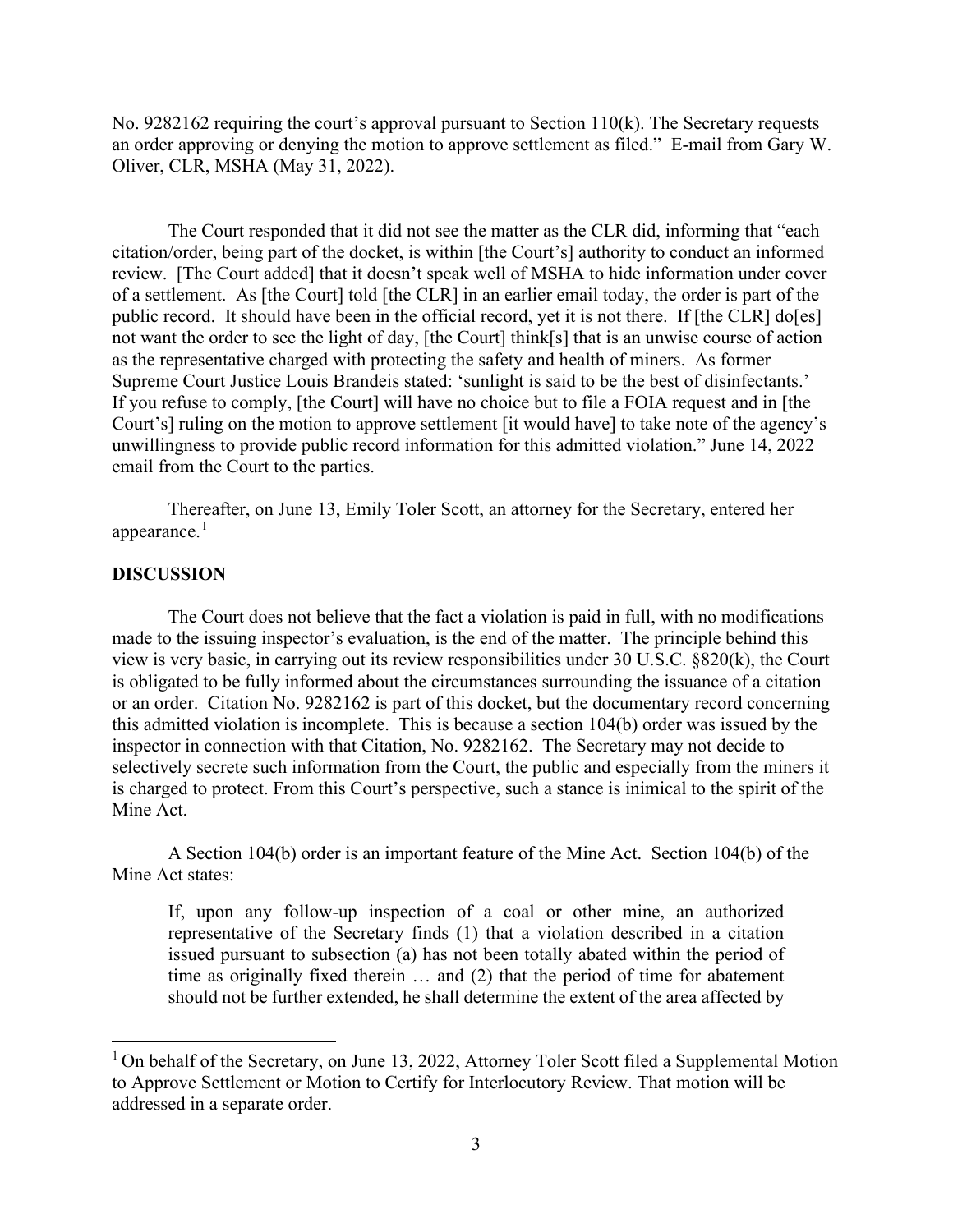the violation and shall promptly issue an order requiring the operator of such mine or his agent to immediately cause all persons, except those persons referred to in subsection (c), to be withdrawn from, and to be prohibited from entering, such area until an authorized representative of the Secretary determines that such violation has been abated.

30 U.S.C. § 814(b).

As the Commission has noted, such orders have significance in their own right. It has observed that:

First of all, section 105(a), by its terms, does not distinguish between the different types of orders that can be issued under section 104. Absent any language in the statute suggesting that the Secretary cannot propose a penalty in connection with a section 104(b) order, we will not interpret the phrase "order under section 104" in section 105(a) to exclude section 104(b) orders.

Secondly, contrary to her claim, the Secretary may indeed assess a separate penalty for the failure to abate a violation. Section  $105(b)(1)(A)$  of the Mine Act provides in pertinent part:

If the Secretary has reason to believe that an operator has failed to correct a violation for which a citation has been issued within the period permitted for its correction, the Secretary shall notify the operator by certified mail of such failure and of the penalty proposed to be assessed under section 110(b) by reason of such failure and that the operator has 30 days within which to notify the Secretary that he wishes to contest the Secretary's notification of the proposed assessment of penalty…. 30 U.S.C. § 815(b)(1)(A). Consequently, section 110(b) of the Act and MSHA's regulations authorize the Secretary to assess steep daily penalties. *See* 30 U.S.C. § 820(b); 30 C.F.R. § 100.5(c) ("Any operator who fails to correct a violation for which a citation has been issued under section 104(a) of the Mine Act within the period permitted for its correction may be assessed a civil penalty of not more than \$6,500 for each day during which such failure or violation continues.").

Moreover, the fact that a withdrawal order has been issued increases the likelihood that such a penalty will be assessed. The legislative history of the Mine Act states that under section  $105(b)(1)(A)$ , like under section  $105(a)$ :

**[T]he Secretary is to similarly notify** operators and **miners' representatives** when he believes that an operator has failed to abate a violation within the specified abatement period. *In most cases, a failure to abate closure order will have been issued pursuant to Section [104(b)]*. The notice of proposed **penalty** to operators in such cases shall state that a [**104**(**b**)] **order** has been issued and the **penalty** provided by Section [110(b)] of the Act shall also be proposed. *This penalty shall be proposed in addition to the penalty for the underlying violation required by Section [110(a)] of the Act.* S. Rep. No. 95-181, at 34-35 (1977),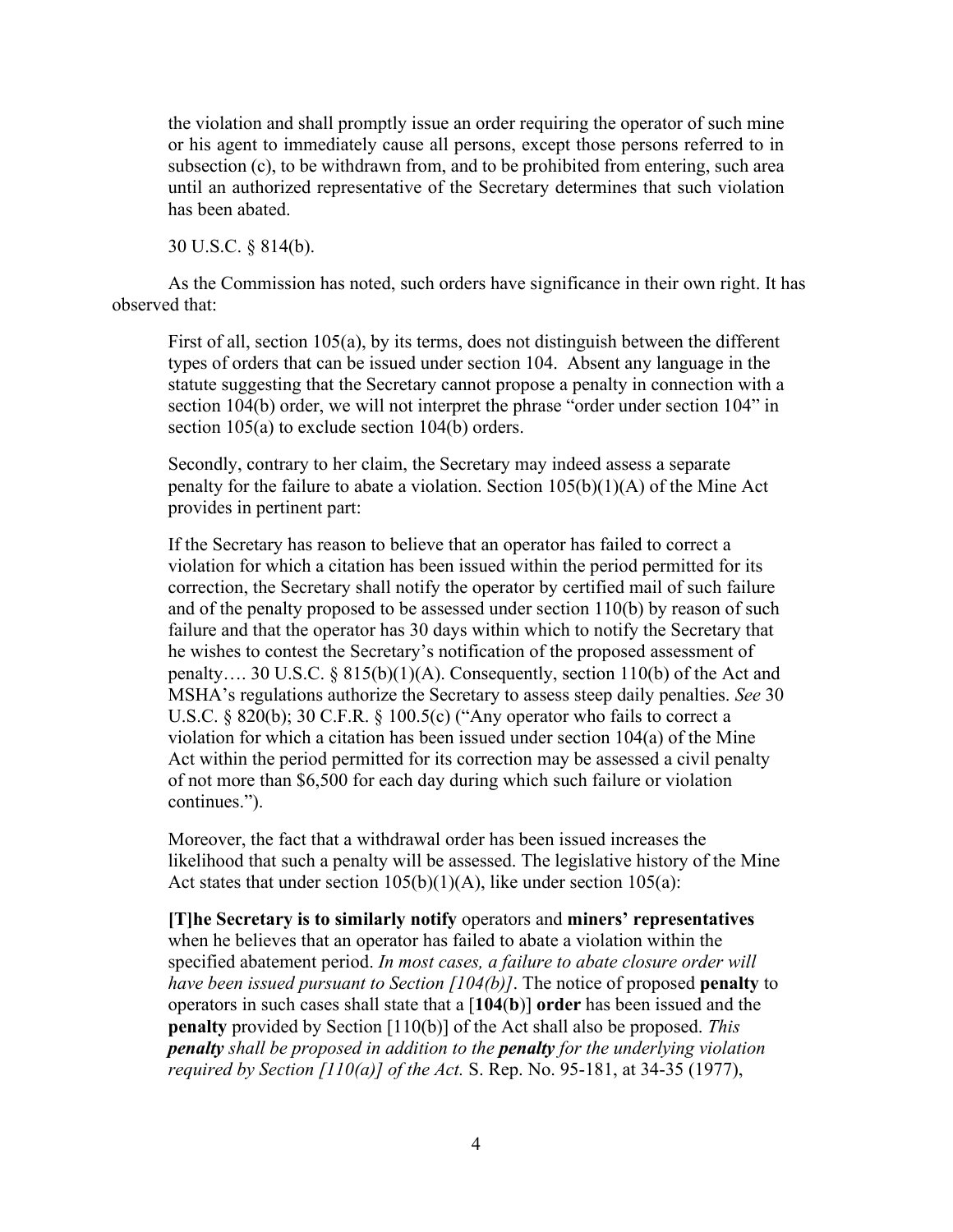*reprinted in* Senate Subcomm. on Labor, Comm. on Human Res., *Legislative History of the Federal Mine Safety and Health Act of 1977*, at 622-23 (1978).

In addition, even if no separate penalty for failure to abate a violation is assessed, the failure to abate allegation upon which a section 104(b) withdrawal order rests, if established, increases the amount of the penalty that is ultimately assessed for the underlying violation. As Judge Zielinski recognized in his first decision, 'the demonstrated good faith of the person charged in attempting to achieve rapid compliance after notification of a violation is one of the factors that the Commission must consider in fixing the amount of a civil penalty.' 28 FMSHRC at 413 (quoting section 110(i) of the Mine Act, 30 U.S.C.  $\S$  820(i)). Thus, the sanction for a failure to abate is not only a withdrawal order, but, likely, a higher penalty when the Secretary eventually assesses a penalty for the original violative condition that allegedly was not abated in a timely fashion. *See NAACO Mining Co.*, 9 FMSHRC 1541, 1545 (Sept. 1987) ('Under sections 104(b) and 110(b), if the operator does not correct the violation within the prescribed period, the more severe sanction of a withdrawal order is required, and a greater civil penalty is assessed.').

*UMWA v. Maple Creek Mining*, 29 FMSHRC 583, 592-594 (July 2007) (emphases added).

Per the above decision, the Commission recognized the independent importance of 104(b) orders may be the subject of a penalty in their own right, citing section  $104(b)(1)(A)$ .<sup>[2](#page-4-0)</sup> The legislative history, as also cited by the Commission, makes this plain: "[t]he notice of proposed **penalty** to operators in such cases shall state that a [**104**(**b**)] **order** has been issued and the **penalty** provided by Section [110(b)] of the Act shall also be proposed. *This penalty shall be proposed in addition to the penalty for the underlying violation required by Section [110(a)] of the Act.*" *Id.* at 593. (emphases added)*.*

Though no additional reasons are needed to require disclosure of the (b) order in this matter, the record does not reveal if the Secretary met his obligation to notify the miners' representatives when, as here, he believed that an operator has failed to abate a violation within the specified abatement period.

This Court is well aware that its review of settlements is presently cabined within the terms of the Commission's decisions in *The American Coal Co.*, 40 FMSHRC 983 (Aug. 2018) ("*AmCoal*") and *Rockwell Mining, LLC*, 40 FMSHRC 994 (Aug. 2018) and that under those decisions the Court's review role has become statistically perfunctory.<sup>[3](#page-4-1)</sup> However, there is still an

<span id="page-4-0"></span><sup>&</sup>lt;sup>2</sup> In that connection, as noted above, the Commission observed that in circumstances of such failures, the Secretary is to notify the operator of such failure and of the penalty proposed to be assessed under section 110(b) by reason of such failure. Under such circumstances the Secretary may assess steep, daily, penalties. Those penalties may now be up to \$8,101.00 per day. 30 C.F.R. Part 100.5(c) (2021).

<span id="page-4-1"></span><sup>&</sup>lt;sup>3</sup> As Commission Chairman Arthur Traynor and Commissioner Mary Lu Jordan have noted, judges applying this precedent are able to approve 99.96% of settlement motions submitted for their review. *See AmCoal I,* 38 FMSHRC at 1977 n.7 (noting that in a five-year period from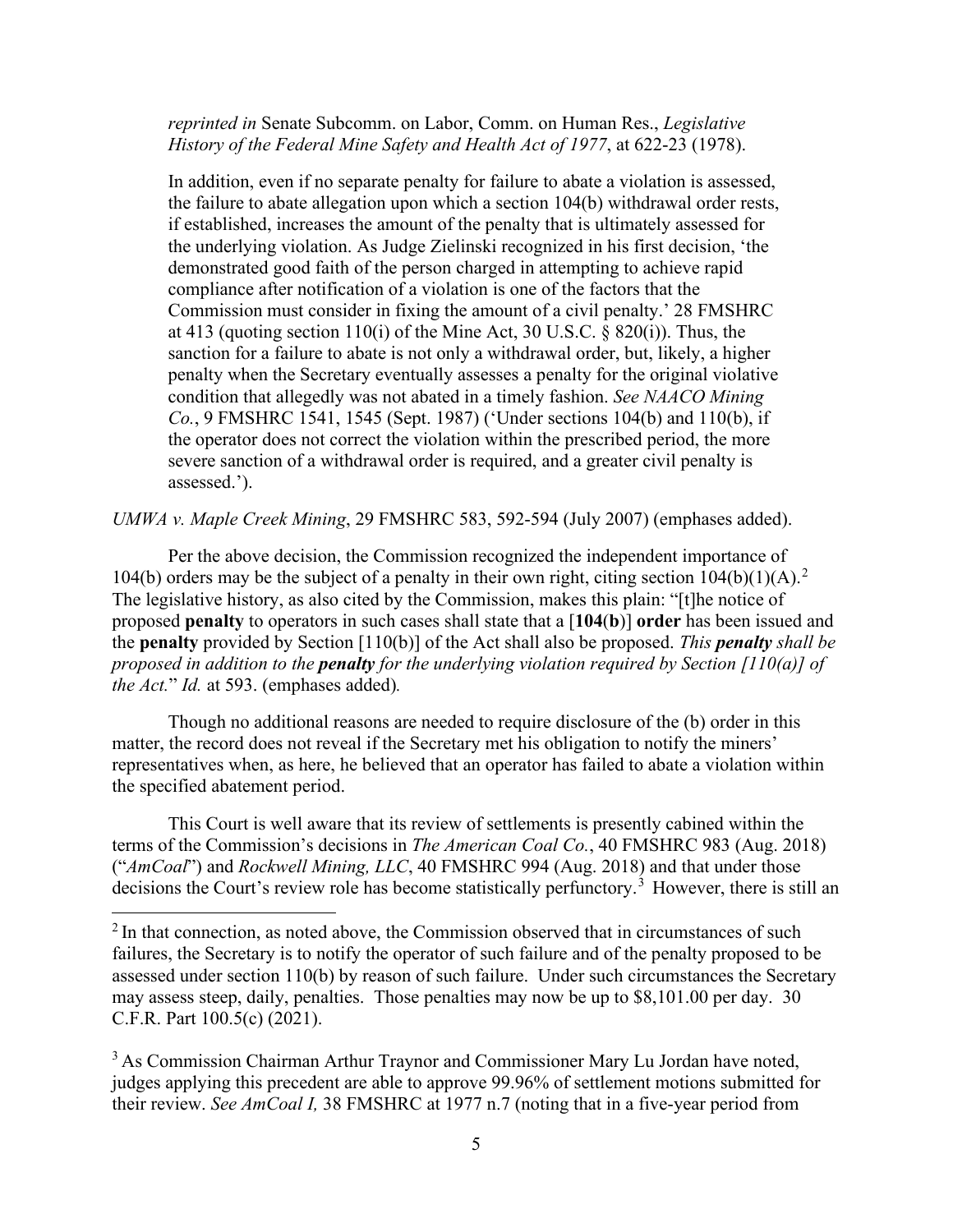obligation and duty to examine *each* citation *and order* within a submitted docket, even if the citation is not contested and paid as originally assessed. The responsibility to ensure that there is *a complete record* is separate and apart from, and not mutually exclusive to, the review of violations that have settled, whether such settlements are for the full amount proposed or some lesser amount.[4](#page-5-0)

Frankly, the Court is at a loss to understand why the Secretary of Labor is not in full support of providing the *full record* of the enforcement actions taken in connection with an admitted 104(a) citation. In this matter that involves hiding the inspector's issuance of a 104(b) order in connection with that citation. The apparent decision to secrete such information from the Court, the public and especially from the miners it is charged to protect is perplexing and at odds with the admonition from several federal courts invoking Justice Louis D. Brandeis' remark that "Sunlight is said to be the best of disinfectants." *See, for example*, *Argus v. U.S. Dept Agriculture,* 740 F.3d 1172 (8th Cir. 2014), wherein Argus invoked the federal law meant to bring disclosure sunlight to the government bureaucracy, in its request to see spending information from the U.S. Department of Agriculture under the Freedom of Information Act, *5 U.S.C.* § 552. To the same effect as the Secretary has done here, the Department of Agriculture, with little explanation, refused disclosure. Reversing the lower court's determination that the information sought was exempt from disclosure, the Eighth Circuit took note of Justice Louis D. Brandeis' remark about the disinfecting benefit of sunlight. *Id.* at 1173, citing *Other People's Money* 92 (1914).

For these reasons, the Court **ORDERS** the Secretary to disclose all documents pertaining to the issuance of the section 104(b) order associated with Citation No. 9282162.

William B. Moran

William B. Moran Administrative Law Judge

approximately 2011 to 2016, Commission Judges approved 38,501 settlements and denied only 17); *Hopedale Mining,* 42 FMSHRC 589, 604, n.2 (Aug. 2020) (Commissioners Jordan and Traynor, dissenting).

<span id="page-5-0"></span> $4$  The 104(b) Order, presently hidden from the record, is of additional concern because five minutes after issuing Citation 9282162, the inspector issued another Citation, No. 9282163, citing a separate safety hazard in the same escapeway.